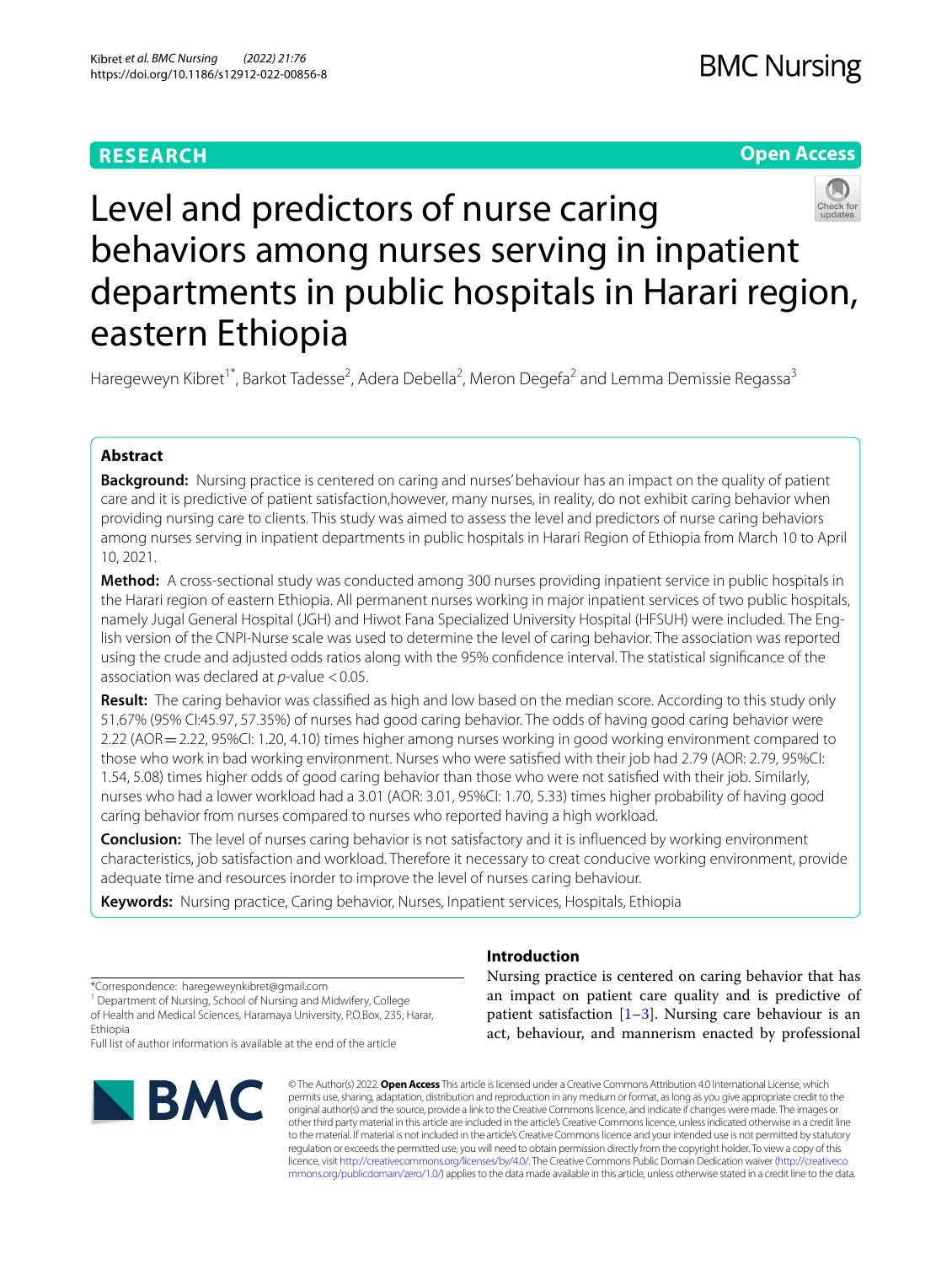nurses that convey concern, safety, and attention to the patient. Caring behaviour has a critical part in tying nurse interactions to the client's experiences [\[4](#page-6-2), [5](#page-6-3)]. Constant evaluations of nurses' caring conduct and patient satisfaction help to improve nursing quality [[6\]](#page-6-4).

Nursing is a caring profession that is defned by holistically treating all people, with a focus on meeting the patient's basic needs, as well as their values and experiences. Any action that disregards patients as individuals or their worth and experience should be seen as uncaring and unethical behaviour [[3,](#page-6-1) [7](#page-6-5)].

Caring behaviours might be infuenced by diferent factors including workload, lack of time, staffing issues, shift work, and lack of self-care. Although it has been reported that nurses might care too much and get over-involved with their patients to the extent of visiting them on off days or buying them gifts Many nurses, in reality, do not exhibit caring behavior when providing nursing care to clients [[8–](#page-6-6)[10](#page-6-7)].

Clarifying the factors that may infuence nurses' perceptions of caring behaviors remains a highly important issue for the international nursing community  $[11]$  $[11]$ . In a prior study, nurses ranked psychological components of care as signifcant caring behaviors, but instrumental caring behaviors such as 'know how to give shots, IV', and 'know how to handle equipment' did not make the list of the most important caring behaviors [[12\]](#page-6-9). Even if there are diferences between institutions, most health care providers focus on treating diseases rather than treating the person as a whole person; nonetheless, in nursing practice, the holistic approach is the most important part of nursing [[13\]](#page-6-10). Nurses have a long period of interaction with patients and their families; caring behaviors are important when performing diagnostic and therapeutic interventions; however, there is no proper implementation of caring behaviors during hospitalization. This in turn creates patient dissatisfaction and poor nurse care delivery, resulting in a poor prognosis [[6,](#page-6-4) [14\]](#page-6-11). Identifying the elements that infuence nurses' caring behavior is crucial to enhancing patient care quality [\[15\]](#page-6-12)**,** Hence we are aiming to assess the level and determinants of nurse caring behaviors among nurses serving in inpatient departments in public hospitals in Harari Region of Ethiopia from March 10 to April 10, 2021.

# **Methods and materials**

# **Study setting, period, and design**

The institution-based cross-sectional study was conducted in public hospitals of the Harari region, which is found in eastern Ethiopia from March 10 to April 10, 2021. There are ten national regional states and two Administrative states (Addis Ababa City administration and Dire Dawa city council) Harari Region is among the ten regional states found in Ethiopia. Administratively, Harari Regional State is divided into six urban and three rural Woredas  $[16]$  $[16]$ . There are 2 public hospitals (HFSUH and JH), 1 military and 1 private hospitals,8 health centers (4 urban and 4 rural), 19 health posts, and ten private clinics in the region. Among them, HFSUH and JH provide multidimensional care to patients who need highly qualifed/ specialized health care services. Hiwot Fana specialized university hospital (HFSUH) is teaching hospital for Haramaya University with a total of 161 beds and having medical, surgical, gynecology, pediatrics, and psychiatric wards. Jugal Hospital is a regional referral hospital in the Harari region that consists of medical,

# **Population and eligibility**

Nurses providing inpatient services in public hospitals in the Harari region of eastern Ethiopia during the data collection period were included. Care providers on vacation and on special training were excluded from this study.

surgical, and gynecological services with 95 beds. Upto data collection date there were 240 and 116 nurses serving in inpatient service of HFSUH and JH respectively.

# **Sample size determination and sampling procedure**

To determine the sample size for this study, outcome variables and various factors signifcantly associated with the outcome variable were considered. Accordingly, for each specifc objective the sample size is calculated separately and the larger sample size was taken to be used for this study. For the frst objective, the magnitude of caring behavior of the the high level of nurses caring behaviour (*p*=31.9%) is obtained from a previous study conducted in the Jimma referral hospital, the hospital in South-East Ethiopia [[5\]](#page-6-3). Hence the calculated sample size was 334 the sample size for the second specifc objective is determined by considering factors that are signifcantly associated with the outcome variable, the two-sided confdence level of 95%, the margin of error of 5%, power of 80% and the ratio of exposed to unexposed 1:1 using STAT CALC of Epi Info Version 7. Finally, the required sample size for this particular study is decided by taking the maximum from the sample size calculated was **334**. With a 5% nonresponse rate, the fnal sample size was 351, however, the total number of nurses providing inpatient service was 351. Hence, all nurses providing inpatient service of both Public hospitals (JGH and HFSUH) were included.

# **Data collection methods**

The socio-demographic data questionnaire was developed by reviewing previously published similar articles and other relevant works of literature  $[11, 17, 18]$  $[11, 17, 18]$  $[11, 17, 18]$  $[11, 17, 18]$  $[11, 17, 18]$  $[11, 17, 18]$ . The English version of the CNPI-Nurse scale with the reliability of cronach alpha 0.94 [\[19](#page-6-16)] was used to determine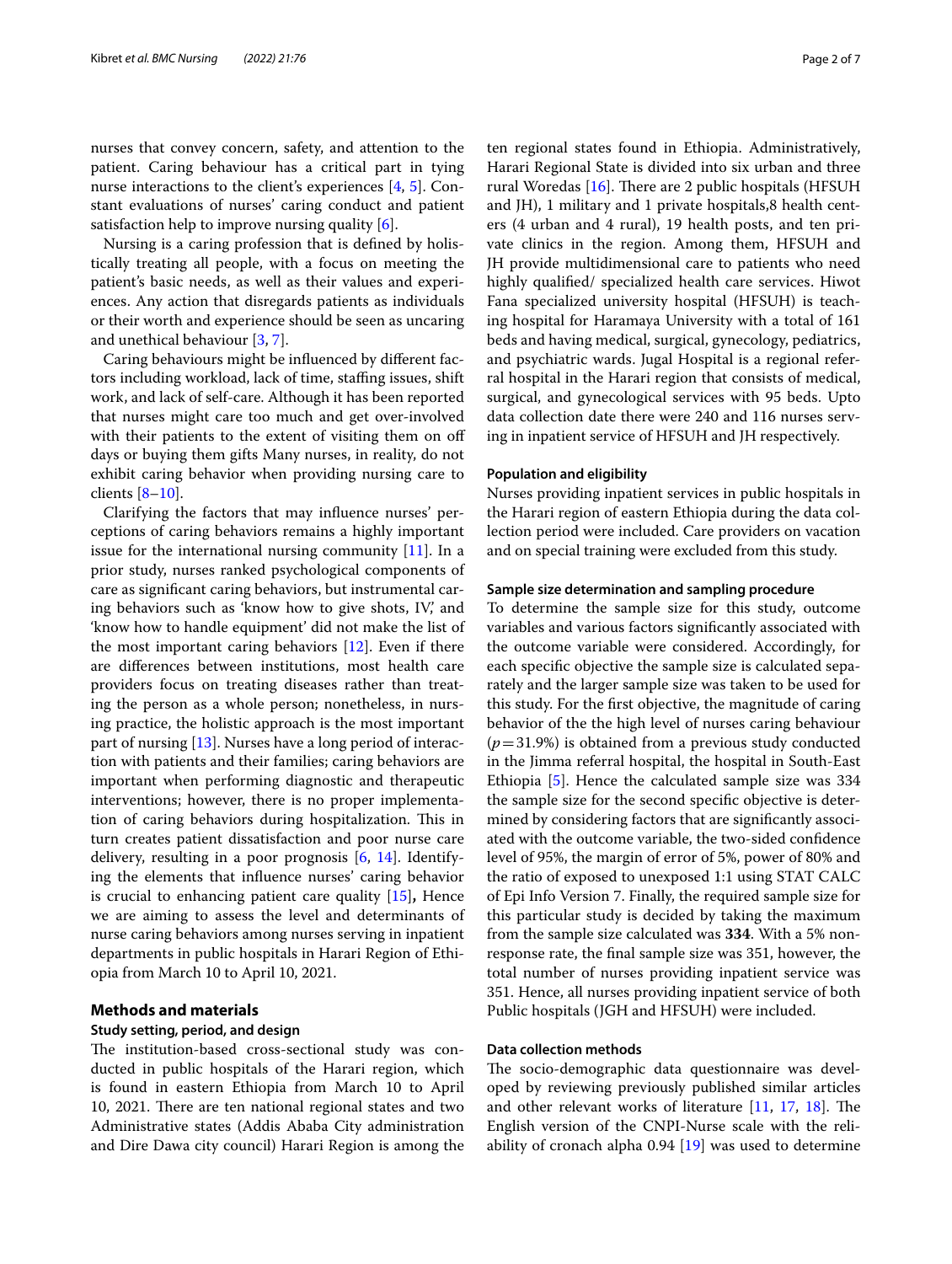the level of caring behaviour. The CNPI tools contain 23 items with four main dimensions: clinical care, relational care, Humanistic care and comfort care components and the items were answered on a fve-point Likert scale with the response options ranging from 1 (Rarely) to 5 (always). Four BSc nurse data collectors and two MSc supervisors were involved in the data collection process.

# **Study variables and defnitions**

The level of nurses caring behavior was the outcome variable, job satisfaction, work environment characteristics and sociodemographic factors including age, sex, residedence, marital status, work experience, level of education, religion and working unit were considered as predictors of nurses caring behavior.

Caring behavior: is measured by The Short Scale comprises 23 items, refecting four caring domains: Humanistic Care (four items), Relational Care (seven), Clinical Care (nine), and Comforting Care (three). Then caring behavior was classifed as high and low based on the median score [[19\]](#page-6-16).

Clinical care is the component of caring behavior of the nurses that measures the aspects of clinical skills of nurses with nine items [[19\]](#page-6-16). Relational care reflect the philosophical aspect of caring that measures the relationship with patients using seven items [\[19\]](#page-6-16). Humanistic care emphasizes the personal worth of the individual, the centrality values, and the active nature of nurses with their patients. It is measured by four items [[19](#page-6-16)]. Comforting care: Items are more representative of the hidden work of nursing related to the comfort of patients. It is measured by three items (20). Job satisfaction: Three subscales of the operationalized nurse job satisfaction: (1) professional (5-items), (2) personal satisfaction (5-items) and  $(3)$  satisfaction with pay and prospect  $(4\text{-items})$ . The MMSS is nurse-specifc scale developed using the theoretical work of Maslow. It uses a 5-point Likert scale from 1 'very dissatisfed' to 5 'very satisfed' [[2\]](#page-6-17). Professional satisfaction: measures the satisfaction of nurses related to their work and the relationship with colleagues using fve items [[2](#page-6-17)]. Personal satisfaction: measures the perception of nurses related to their skills and challenges in the workplace using fve items [[2\]](#page-6-17). Satisfaction with pay and prospect: measures job-related praises and recognition from the organization for their achievement using four items [\[2](#page-6-17)].

# **Data quality control**

Since English is the media of instruction in higher institutions in Ethiopia English version of self-administered questionnaires was used and Pretests was conducted on 5% of the sample size in Haramaya hospital which is out of the study area and the necessary corrections was made based on the results of the pre-test. The training was given for data collectors and supervisors for 1 day on data collection tools. Data collectors gave a brief introductory orientation to study participants on the purposes of the study. The investigators and the supervisors monitored the data collection process, and check for the completeness and logical consistencies of the collected data and give appropriate feedback accordingly. Intensive supervision was provided by the supervisors and the principal investigator.

# **Data processing and analysis**

The collected data was checked for its completeness and cleaned before entry into the computer. The questionnaire was then coded and the data was entered into Epi data version 3.1 by two data clerks who were recruited. The change in the nursing care behavior score of the caring behavior of nurses was estimated using the facto score. Furthermore, we ftted linear regression to identify the association of the working environment and workload with the change in the caring behavior score of nurses. Three models were fitted to assess the determinants of caring behaviour of nurses. The first two models were ftted to analyze the change of caring behavior score with workplace interaction and job satisfaction using linear regression. Finally determinants of Nurses caring behaviour was identifed by using logistic regression, after the level of caring behavour was dichotomized using median score. The association was reported using the crude odds ratio (COR) and adjusted odds ratio (AOR) along with the 95% confdence interval (CI). Using stepwise methods, we constructed a variety of regression models from the set of variables including sociodemographic factors, job satisfaction, work environment conditions, and work expereriance. The best-fit model was selected using information criteria (AIC and BIC). Model ftness and sensitivity analysis were done by appropriate methods (chi-square or residual ftness). Finally, the statistical significance was declared at a  $p$ -value <0.05.

# **Results**

# **Socio demographic characteristics**

Of the 351 expected participants, 300 of them participated in this study, making the response rate 85%. The left 35 (10%) refused to participate and 16 (5%) did not answer all components of questiones that defne caring behaviour. The mean  $(\pm$  standard deviation (SD)) age of the nurses was 28.07 ( $\pm$ 7.09) years. Almost half of the respondents  $(n=147, 49%)$  were in the age group 25–34years. More than half (*n*=169, 56.33%) were women, about  $(n=141, 47%)$  of the participants were Orthodox. The majority  $(n=239, 79.67%)$  of the respondents have a BSc in nursing. Regarding the working unit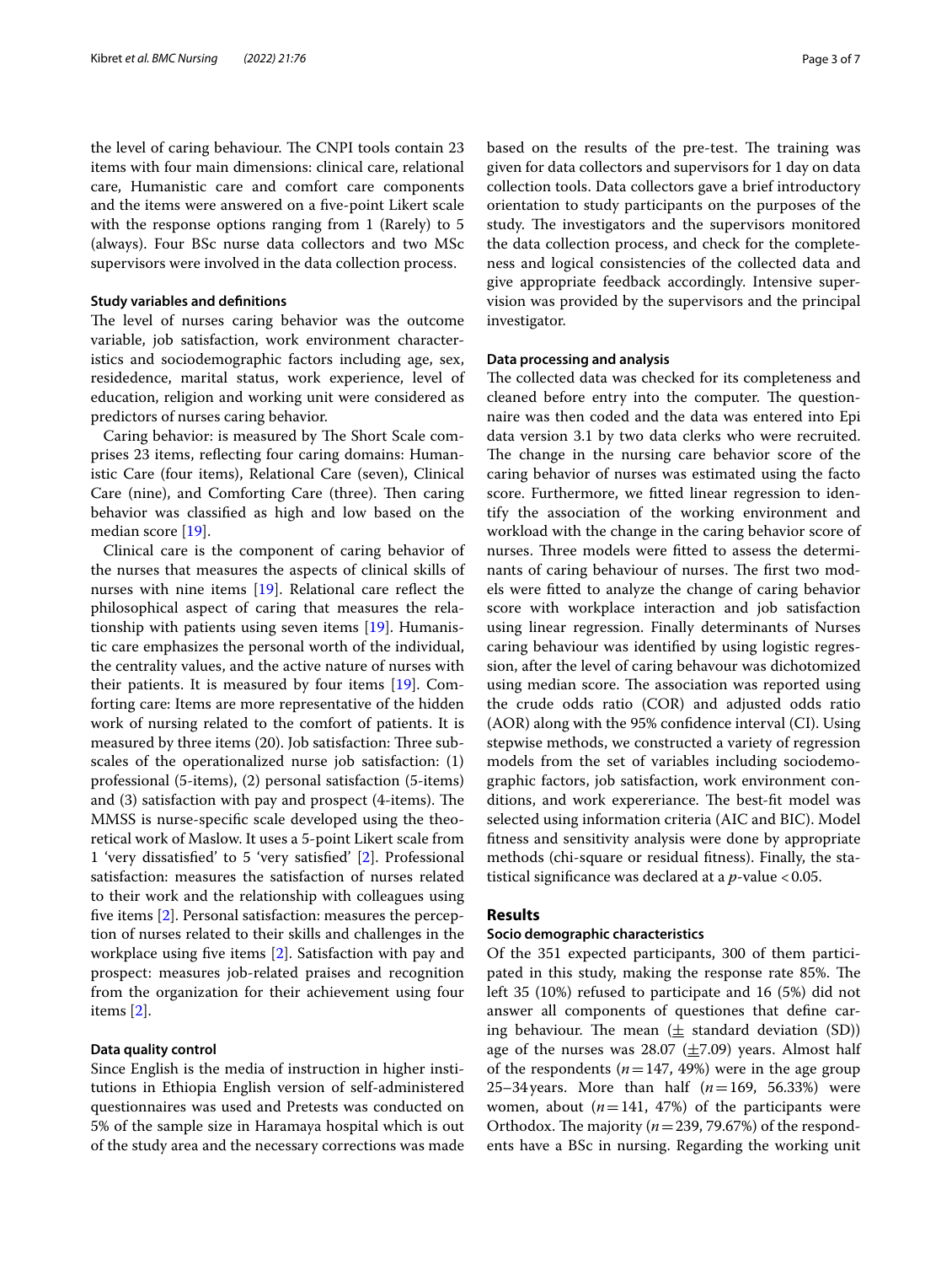of the respondent  $(n=160, 53.33%)$  was working on the medical ward. Majority  $(n=212, 70.67%)$  of them had 5 years and below work experience (Table [1](#page-3-0)).

Among the respondents, half 150(50%) of the nurses were satisfed with their job. From the subscales of job satisfaction 181 (60.33) of them had "professional satisfaction', 158 (52.67%) of nurses had "personal satisfaction" and 143(47.67%) of them were satisfed with the "payprospect. Moreover, more than half 157(52.33%) of the nurses reported that they had good working environment and 173(58%) of reported that they had workload.

# **The level of caring behavior of nurses**

The median  $(\pm IQR)$  of the overall scor of the caring behavior of the nurses was 84.04 ( $\pm$ 0.95) and 51.67%

<span id="page-3-0"></span>**Table 1** Sociodemographic characteristics of nurses working in public hospitals in the Harari region of eastern Ethiopia

| <b>Variables</b>          | Frequency      | Percent |
|---------------------------|----------------|---------|
| Working hospital          |                |         |
| <b>HFSUH</b>              | 171            | 57      |
| Jugal hospital            | 129            | 43      |
| Age in years              |                |         |
| $\leq$ = 24               | 109            | 36.33   |
| $25 - 34$                 | 147            | 49      |
| $>= 35$                   | 44             | 14.67   |
| Sex                       |                |         |
| Female                    | 169            | 56.33   |
| Male                      | 131            | 43.67   |
| Religion                  |                |         |
| Orthodox                  | 141            | 47      |
| Muslim                    | 120            | 40      |
| Protestant                | 37             | 12.33   |
| Other                     | $\overline{2}$ | 0.67    |
| Marital status            |                |         |
| Married                   | 131            | 43.67   |
| Single                    | 169            | 56.33   |
| <b>Educational status</b> |                |         |
| Diploma                   | 48             | 16      |
| <b>BSc</b>                | 239            | 79.67   |
| MSc                       | 13             | 4.33    |
| Working unit              |                |         |
| Medical                   | 160            | 53.33   |
| Surgical                  | 98             | 32.67   |
| Pediatrics                | 26             | 8.67    |
| Gyne_obse                 | 16             | 5.33    |
| Work experience           |                |         |
| $\epsilon = 5$ yr         | 212            | 70.67   |
| $= 6$ yr                  | 88             | 29.33   |

Other = wakafataa, HFSUH=Hiwotfana specialized university Hospital, Gyne\_ Obse  $=$  gynecology and obsetrics,  $yr = year$ 

of the nurses had a high caring behaviour. The median (±IQR) score (IQR) for each component was 34.80  $(\pm 0.42)$  for clinical care, 22.17  $(\pm 0.30)$  for relational care, 15.07( $\pm$ 0.21) for humanistic care, and 11.99 ( $\pm$ 0.16) for comforting care.

Regarding the subscales of work environment characteristics, nearly half (51%) of them reported there is adequate stafng and resource, while 60.7% of them reported good nurse-doctor relationship and 52.7% of them reported good nurse management (Fig.  $1$ ). Figure [1](#page-4-0) summarizes magnitude of nurses caring behaviour stratifying by workload, working environment and job satisfaction of nurses.

# **Predictors of nurses caring behaviour**

Three models were fitted to determine the association of the work environment and job satisfaction. In all models, both work environment and job satisfaction were signifcantly associated with caring behavior of nurses. In the frst model, where sociodemographic factors are controlled, nurse management is negatively associated with caring behavior and staffing resources are positively associated with caring behavior. As the score of nurse management increased by one scale, the score of nurse caring behavior decreased by 60%  $(β=0.60, 95%CI: 0.26, 0.95)$ . In contrast, caring behavior was increased on a scale of 1.23 (β = 1.23, 95%CI: 0.75, 1.71), as the score for staffing resource was increased on a scale (Table [2\)](#page-4-1).

Regarding the job satisfaction, the personal component was signifcantly associated with higher score of nurses caring behavior (β=1.65, 95%CI: 1.15, 2.15). On the other hand, the association of caring behavior of nurses with professional and pay and prospect components was not signifcant (Table [3](#page-4-2)).

The final model was fitted after the score of nurses caring behavior, job satisfaction, and working environment characteristics were categorized into binary using factor analysis. In the fnal multiple logistic regression nurses working environment, job satisfaction and workload were signifcantly associated with nurse's caring behavior.

The odds of having good caring behavior were 2.22 (AOR=2.22, 95%CI: 1.20, 4.10) times higher among nurses working in good working environment compared to those who work in bad working environment. Similarly, those who satisfed with their job had 2.79 (AOR: 2.79, 95%CI: 1.54, 5.08) times higher odds of good caring behavior than those who did not satisfed with their job. On the other hand, nurses who had a lower workload had 3.01 (AOR:3.01, 95%CI:1.70, 5.33) times higher odds of having good nurses' caring behavior compared to nurses who reported having a high workload (Table [4\)](#page-5-0).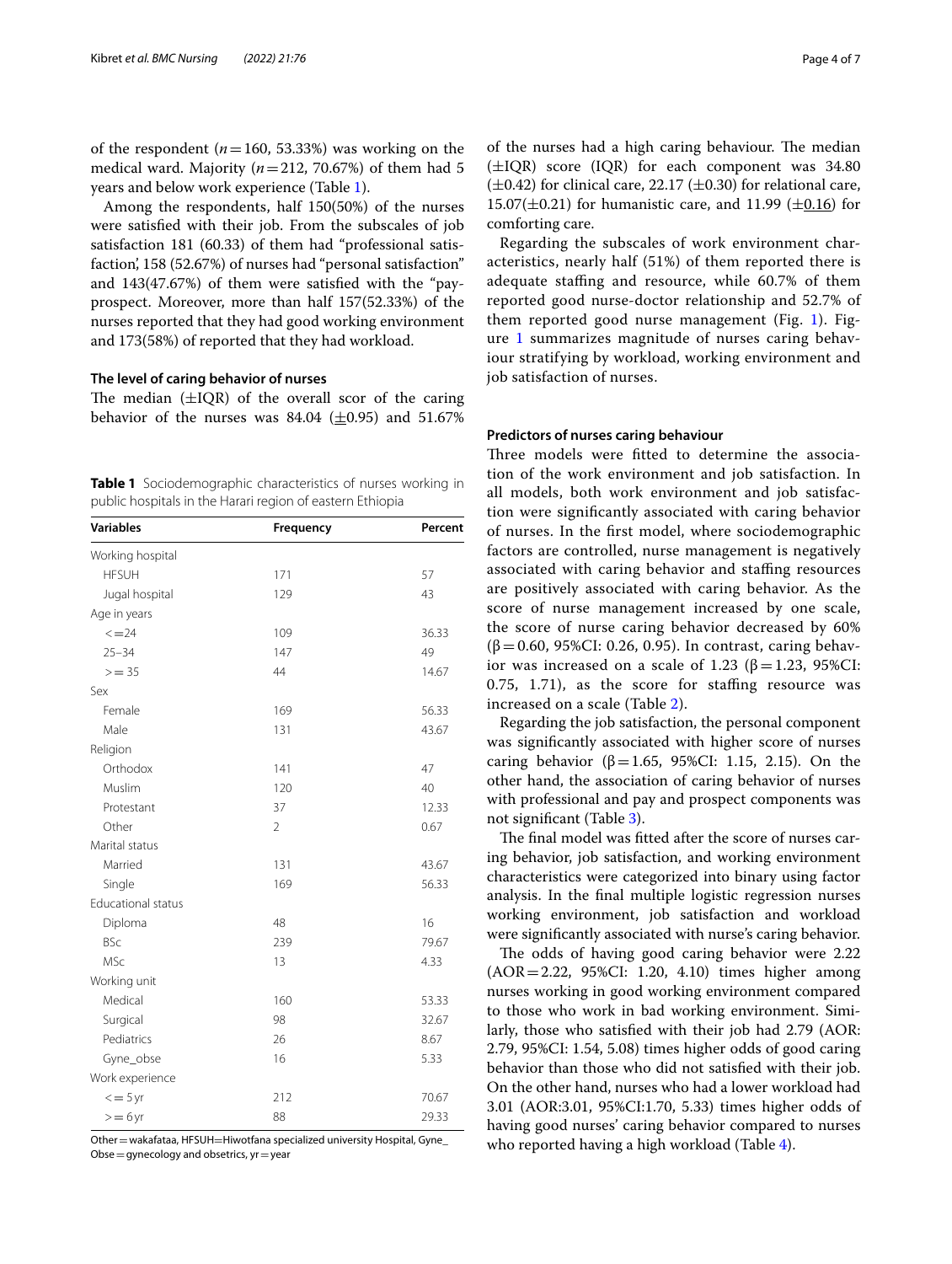

<span id="page-4-1"></span><span id="page-4-0"></span>**Table 2** Association of caring behavior score of nurses with the status of relationship with other coworkers in the workplace (model 1)

| <b>Work Environment</b><br>characteristics | <b>B</b> (95%CI)     | p-value |
|--------------------------------------------|----------------------|---------|
| Nurse managements                          | 0.60(0.26, 0.95)     | 0.001   |
| Nurse doctor                               | $0.57 (-0.09, 1.24)$ | 0.091   |
| <b>Staffing resource</b>                   | 1.23(0.75, 1.71)     | < 0.001 |

Controlled for; sex, age, educational status, work unit, marital status, working experience, workload

<span id="page-4-2"></span>**Table 3** Association of job satisfaction with caring behavior among nurses

| <b>B</b> (95%CI)          | <i>p</i> -value |
|---------------------------|-----------------|
| $0.54 (-0.12, 1.20)$      | 0.106           |
| 1.65(1.15, 2.15)          | 0.011           |
| $-0.06$ ( $-0.52$ , 0.41) | 0.809           |
|                           |                 |

Controlled for; sex, age, educational status, work unit, marital status, work experience, workload, work environment characteristics

# **Discussion**

According to this study, the proportion of nurses who had a high level of caring behavior was 51.67%. This fnding is in contrast to the study done in Jimma where the proportion of nurses who had a high caring behavior was found to be lower  $[5]$  $[5]$ . This variation may occur due to the sample size they used was relatively smaller. Furthermore, they conducted the study at Jimma University specialized hospital only where the patient fow is expected to be higher, which can afect the caring behavior of the nurses. Additionally, the diference may occur due to variation in study tool used to measure caring behavior dimension.

The proportion high perception of caring behavior in this study was found to be lower than other study  $[20]$  $[20]$  $[20]$ . The difference may occur due to the previous study data was collected after implementation of a Relationship Centered Care Professional Practice Model. In this study, the majority of nurses had high humanistic care, which is the core and starting point of nursing and also an important indicator of quality care  $[21]$  $[21]$  $[21]$ , followed relational care, clinical care and comforting care, respectively. These findings indicate that nurses, in our study area, are more concerned with empathy, respect for human dignity, altruism and other aspects of humanistic care and value humanity more than the technical-professional aspect of caring behavior. Our fnding is in line with the study done in Philippines, china and Switzerland by using the same CNPI tool  $[22-24]$  $[22-24]$  $[22-24]$ . On the other hand, our finding is in contrast to the study done in Croatia where the highest subscale was the 'need' this variation may be due to the fact that nursing education in Croatia is highly based on Henderson's theory of basic human needs [[25\]](#page-6-22). According to [[26\]](#page-6-23) report, comforting care behavior was the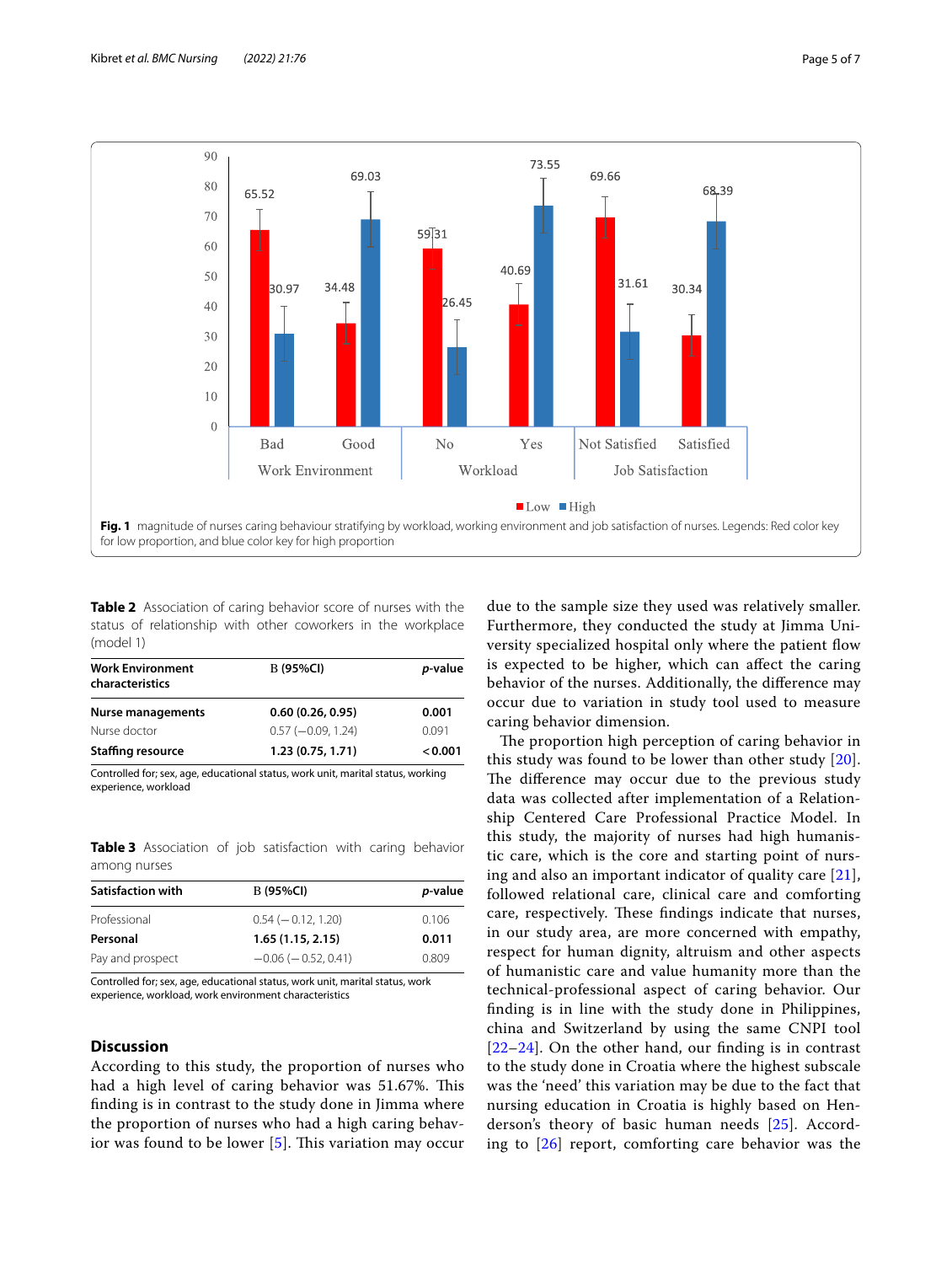| Variable                     | <b>AOR (95%CI)</b> | p-value |
|------------------------------|--------------------|---------|
| Working environment          |                    |         |
| Good                         | 2.22 (1.20, 4.10)  | 0.011   |
| Bad                          | 1                  |         |
| Job satisfaction             |                    |         |
| Satisfied                    | 2.79 (1.54, 5.08)  | 0.001   |
| Not satisfied                | 1                  |         |
| Workload                     |                    |         |
| No                           | 3.01 (1.70, 5.33)  | < 0.001 |
| Yes                          | 1                  |         |
| Sex                          |                    |         |
| Male                         | 0.91(0.53, 1.58)   | 0.75    |
| Female                       | 1                  |         |
| Age categories (years)       |                    |         |
| $\leq$ 24                    | 1                  |         |
| $25 - 34$                    | 1.67(0.88, 3.15)   | 0.115   |
| $\geq$ 35                    | 0.89(0.29, 2.75)   | 0.835   |
| Experience (years)           |                    |         |
| <6                           | 1                  |         |
| $\geq 6$                     | 0.78(0.35, 1.71)   | 0.531   |
| Working Unit                 |                    |         |
| Medical                      | 0.99(0.31, 3.21)   | 0.992   |
| Pediatrics                   | 3.32 (0.76, 14.56) | 0.112   |
| Surgical                     | 1.04(0.31, 3.51)   | 0.949   |
| Gynecological and obstetrics | 1                  |         |
| <b>Educational status</b>    |                    |         |
| BSc.                         | 1                  |         |
| Diploma                      | 0.87(0.41, 1.87)   | 0.724   |
| MSc.                         | 0.81(0.18, 3.67)   | 0.786   |
| Marital status               |                    |         |
| Not married                  | 1.55 (0.82, 2.91)  | 0.178   |
| Married                      | 1                  |         |

*AOR* Adjusted Odds Ratio

highest from the caring behaviors assessed among the nurses.

This study finding outlined that Workload, job satisfaction and work environment characteristics were the factors signifcantly associated with the nurses caring behavior. The odds of having good caring behavior were 2.22 (AOR=2.22, 95%CI: 1.20, 4.10) times higher among nurses working in good working environment compared to those who work in bad working environment, it is supported by [\[5](#page-6-3), [14\]](#page-6-11), satisfaction with nurse management was signifcantly associated with caring behavior which is one of the component of work environment characteristics and nurses who had bad relationship with doctors and confict with supervisor were

4.56 times and 2.44 times more likely to have negative perception towards nurses caring behavior. Other study outlined that to reconstruct the nursing working environment to be healthier and boost the caring behavior of nurses, it is required to give supervision, contingent rewards, empowerment, and collaborative programs for nurses  $[1]$  $[1]$ . This study finding was also supported by another study which revealed that the variation in nurse care was explained by the satisfaction of nurse with social contact [[2\]](#page-6-17).

According to this study, nurses who were satisfed with their job had 2.79 (AOR: 2.79, 95%CI: 1.54, 5.08) times higher odds of good caring behavior than those who were not satisfied with their job. This study is in line with the results of several studies, which reported that job satisfaction had a positive correlation with caring behavior of nurses and job satisfaction was signifcantly associated with caring behavior of nurses [\[1](#page-6-0), [2](#page-6-17), [5\]](#page-6-3).

This study finding revealed that nurses who had lower workload were 3.01 (AOR: 3.01, 95%CI: 1.70, 5.33) times higher likelihood of having good nurses caring behavior as compared to nurses who reported they had high workload, and it is in agreement with the study used the Greek Version of the Caring Behaviors Inventory scale (CBI-GR) which has 4 correlated dimensions and the fnding outlined that stress regarding [[27](#page-6-24)]. Workload was negatively related to all CBI subscales [\[28](#page-6-25)]. Furthermore, support this study fnding which outlined that externally imposed time pressures and mental effort, as well as job-level heavy workload demands and task-level interruptions, have a negative impact on patient and nurse outcomes.

This study is not without limitations. we did not assess facility and payment related factors. Some inpatient departments such as psychiatry were not included as the working environment is completely diferent from other wards. As a result, this study will not be generalized to all inpatient services in all settings.

# **Conclusion**

The level of nurses caring behavior is not satisfactory and it is infuenced by working environment characteristics, job satisfaction and workload. Therefore it necessary to creat conducive working environment, provide adequate time and resources inorder to improve the level of nurses caring behaviour.

## **Abbreviations**

CNPI: Patient-clinical nurse interaction; PSI: Patient satisfaction instrument; HFSUH: Hiwot Fana Specialised University Hospital; JGH: Jugel General Hospital; IHRERC: Institutional Health Research Ethics Review Committe.

<span id="page-5-0"></span>**Table 4** Predictors of the caring behavior of nurses in public hospitals in Harari region, Eastern Ethiopia